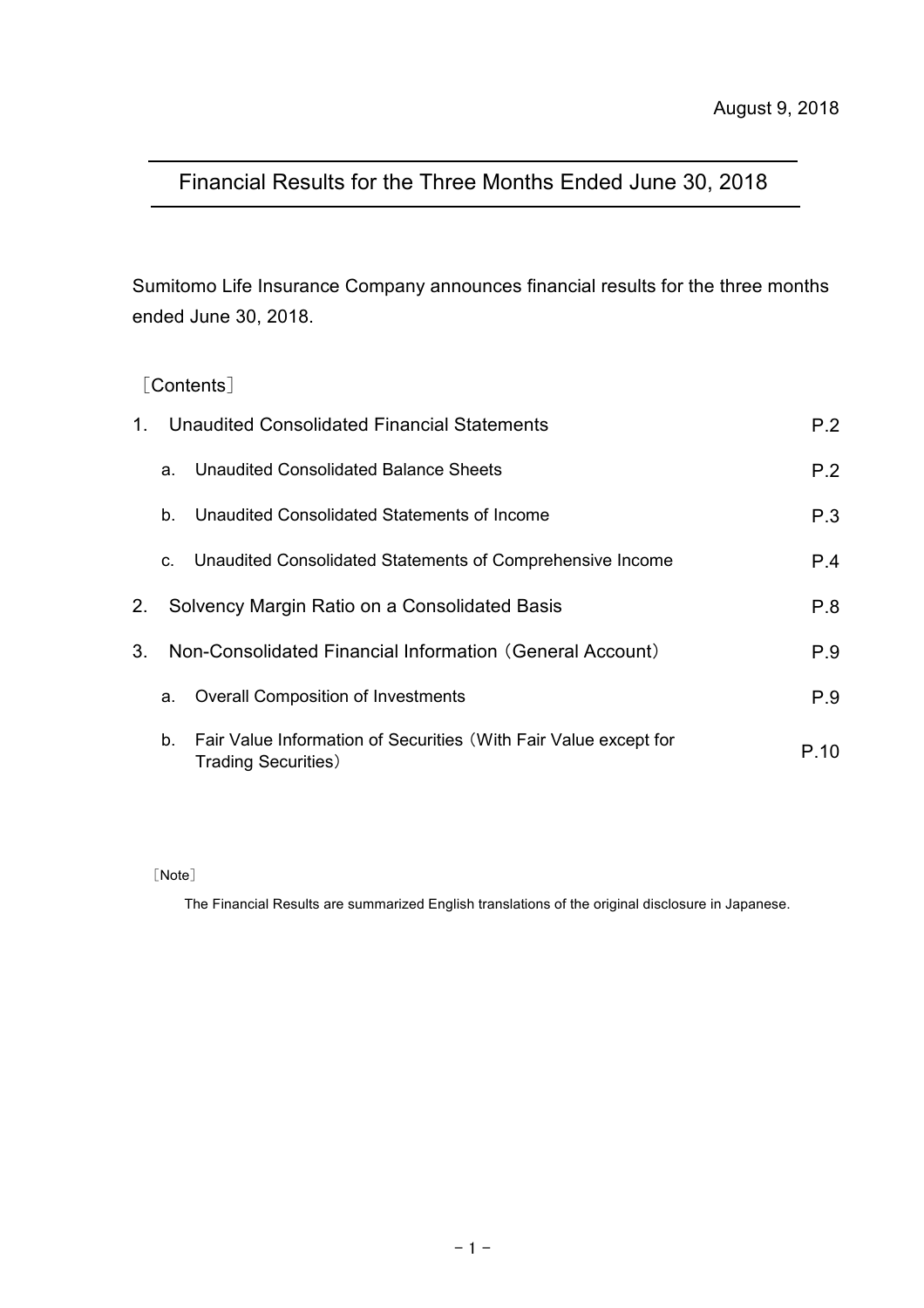### **1. Unaudited Consolidated Financial Statements**

### **a. Unaudited Consolidated Balance Sheets**

|                                                                  |                      | (Millions of Yen)   |
|------------------------------------------------------------------|----------------------|---------------------|
|                                                                  | As of March 31, 2018 | As of June 30, 2018 |
| ASSETS:                                                          |                      |                     |
| Cash and deposits                                                | 1,448,620            | 1,584,794           |
| Call loans                                                       | 187,361              | 267,979             |
| Monetary claims bought                                           | 283,252              | 296,515             |
| <b>Securities</b>                                                | 29,089,625           | 29,347,463          |
| Loans                                                            | 3,445,029            | 3,354,188           |
| Tangible fixed assets                                            | 581,239              | 579,081             |
| Intangible fixed assets                                          | 283,089              | 274,484             |
| Due from agents                                                  | 109                  | 134                 |
| Reinsurance receivables                                          | 2,737                | 1,320               |
| Other assets                                                     | 543,952              | 436,083             |
| Net defined benefit assets                                       | 31,742               | 33,310              |
| Deferred tax assets                                              | 140,721              | 122,565             |
| Allowance for possible loan losses                               | (1,038)              | (1,000)             |
| <b>Total assets</b>                                              | 36,036,443           | 36,296,922          |
| LIABILITIES:                                                     |                      |                     |
| Policy reserves and other reserves                               | 30,457,728           | 30,396,353          |
| Reserve for outstanding claims                                   | 135,006              | 131,388             |
| Policy reserves                                                  | 30,087,173           | 29,995,808          |
| Policyholders' dividend reserves                                 | 235,548              | 269,156             |
| Reinsurance payables                                             | 8,017                | 9,112               |
| Corporate bonds                                                  | 545,868              | 527,160             |
| Other liabilities                                                | 2,661,062            | 3,043,404           |
| Net defined benefit liabilities                                  | 11,356               | 12,288              |
| Reserve for price fluctuation                                    | 657,060              | 687,665             |
| Deferred tax liabilities                                         | 25,271               | 9,363               |
| Deferred tax liabilities for land revaluation                    | 13,257               | 13,225              |
| <b>Total liabilities</b>                                         | 34,379,623           | 34,698,572          |
| <b>NET ASSETS:</b>                                               |                      |                     |
| <b>Foundation funds</b>                                          | 100,000              | 100,000             |
| Reserve for redemption of foundation funds                       | 539,000              | 539,000             |
| Reserve for revaluation                                          | 2                    | 2                   |
| Surplus                                                          | 248,102              | 216,355             |
| Total funds, reserve and surplus                                 | 887,104              | 855,357             |
|                                                                  |                      |                     |
| Net unrealized gains(losses) on available-for-sale<br>securities | 841,320              | 849,611             |
| Deferred gains(losses) on derivatives under hedge<br>accounting  | (2, 556)             | (6, 414)            |
| Land revaluation differences                                     | (63, 710)            | (63, 793)           |
| Foreign currency translation adjustments                         | (44, 853)            | (74, 117)           |
| Remeasurements of defined benefit plans                          | 39,415               | 37,605              |
| Total accumulated other comprehensive income                     | 769,616              | 742,891             |
| Non-controlling interests                                        | 99                   | 100                 |
| Total net assets                                                 | 1,656,820            | 1,598,349           |
| Total liabilities and net assets                                 | 36,036,443           | 36,296,922          |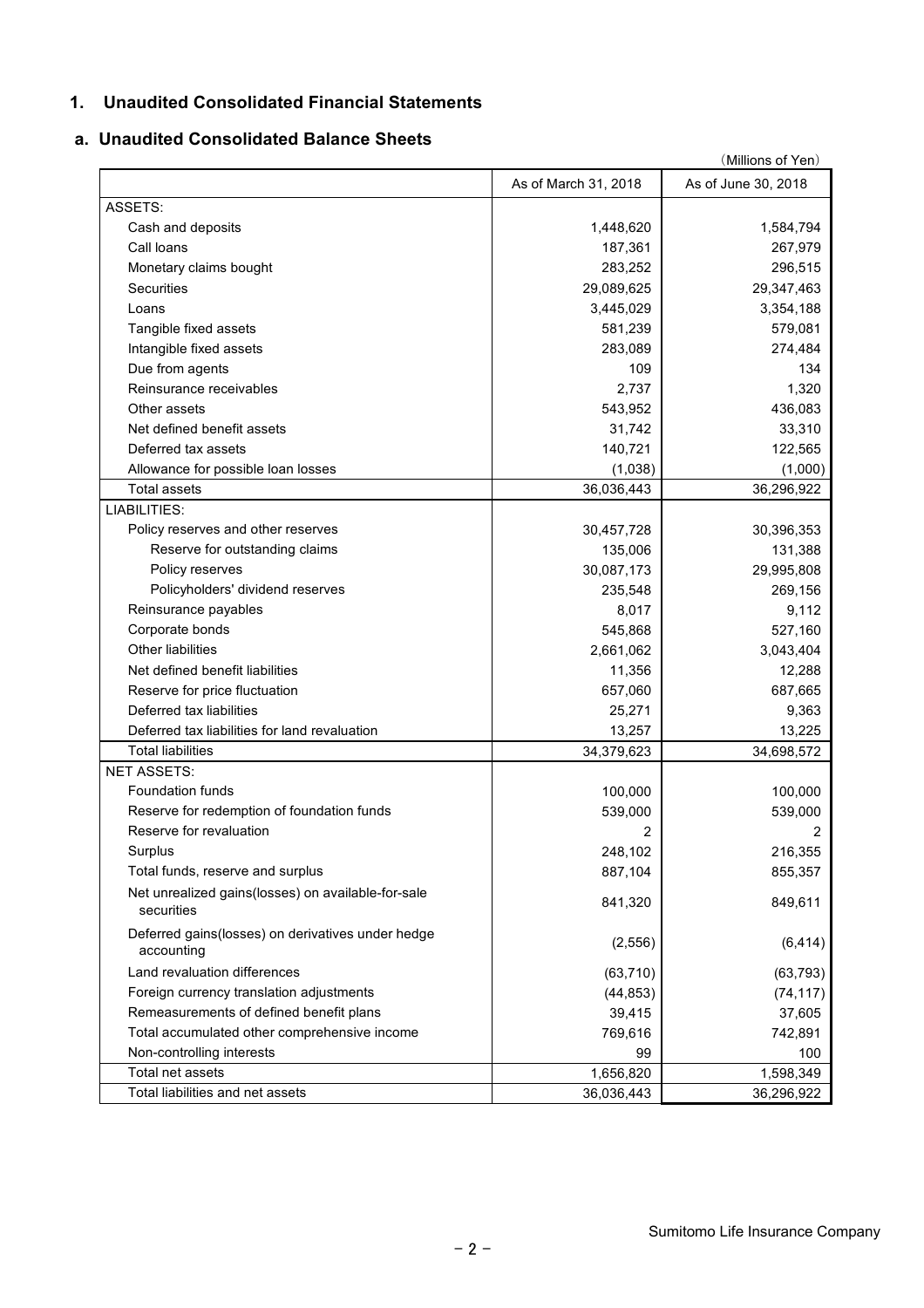### **b. Unaudited Consolidated Statements of Income**

|                                                            |                                     | (Millions of Yen)                   |
|------------------------------------------------------------|-------------------------------------|-------------------------------------|
|                                                            | Three months ended<br>June 30, 2017 | Three months ended<br>June 30, 2018 |
| Ordinary income                                            | 889,181                             | 884,140                             |
| Insurance premiums and other                               | 629,333                             | 623,499                             |
| Investment income                                          | 214,781                             | 223,670                             |
| Interest, dividends and other income                       | 172,601                             | 181,659                             |
| Gains on trading securities                                | 246                                 |                                     |
| Gains on sales of securities                               | 9,896                               | 26,140                              |
| Investment gains on separate accounts                      | 27,956                              | 10,911                              |
| Other ordinary income                                      | 45,066                              | 36,970                              |
| Ordinary expenses                                          | 863,270                             | 843,661                             |
| Benefits and other payments                                | 544,016                             | 506,026                             |
| Claims paid                                                | 150,036                             | 163,554                             |
| Annuity payments                                           | 180,171                             | 130,757                             |
| Benefits payments                                          | 87,622                              | 98,925                              |
| Surrender benefits                                         | 112,808                             | 97,672                              |
| Provision for policy reserves and other reserves           | 142,565                             | 136,449                             |
| Provision for policy reserves                              | 142,556                             | 136,441                             |
| Provision for interest on policyholders' dividend reserves | 9                                   | 8                                   |
| Investment expenses                                        | 44,976                              | 66,061                              |
| Interest expenses                                          | 4,468                               | 6,560                               |
| Losses on trading securities                               |                                     | 2,103                               |
| Losses on sales of securities                              | 12,907                              | 32,268                              |
| Losses on valuation of securities                          | 250                                 | 846                                 |
| Operating expenses                                         | 98,627                              | 96,335                              |
| Other ordinary expenses                                    | 33,083                              | 38,787                              |
| Ordinary profit                                            | 25,911                              | 40,479                              |
| Extraordinary gains                                        | 166                                 | 66                                  |
| Gains on disposals of fixed assets                         | 166                                 | 66                                  |
| <b>Extraordinary losses</b>                                | 11,180                              | 30,721                              |
| Losses on disposals of fixed assets                        | 223                                 | 34                                  |
| Impairment losses                                          |                                     | 10                                  |
| Provision for reserve for price fluctuation                | 10,904                              | 30,605                              |
| Payments to social responsibility reserve                  | 52                                  | 71                                  |
| Surplus before income taxes                                | 14,897                              | 9,824                               |
| Income taxes                                               |                                     |                                     |
| Current                                                    | 3,660                               | 10,284                              |
| Deferred                                                   | (3,285)                             | (9,633)                             |
| Total income taxes                                         | 375                                 | 651                                 |
| Net surplus                                                | 14,521                              | 9,173                               |
| Net surplus attributable to non-controlling interests      | 0                                   |                                     |
| Net surplus attributable to the Parent Company             | 14,521                              | 9,172                               |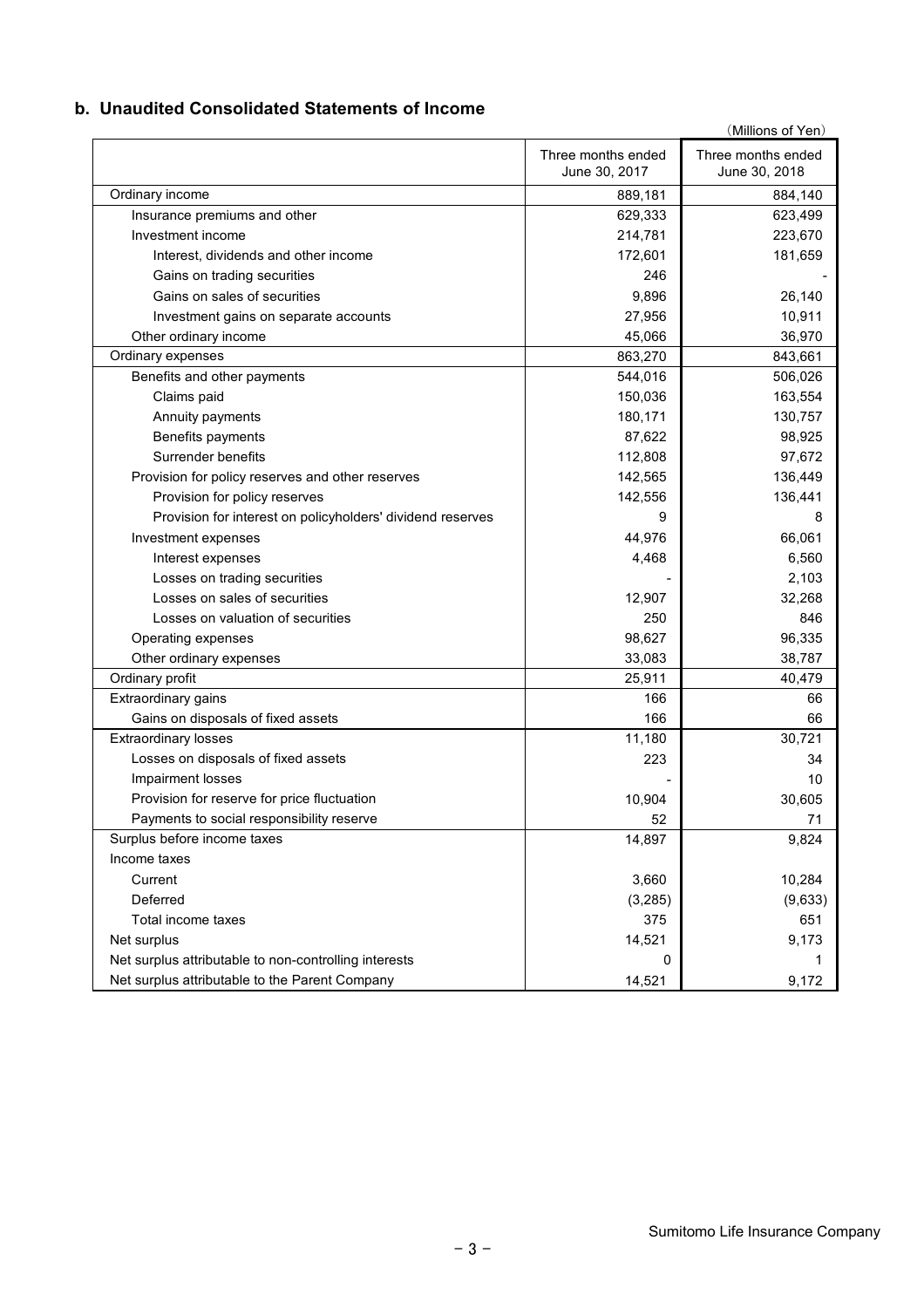# **c. Unaudited Consolidated Statements of Comprehensive Income**

|                                                                                    |                                     | (Millions of Yen)                   |
|------------------------------------------------------------------------------------|-------------------------------------|-------------------------------------|
|                                                                                    | Three months ended<br>June 30, 2017 | Three months ended<br>June 30, 2018 |
| Net surplus                                                                        | 14,521                              | 9,173                               |
| Other comprehensive income(loss)                                                   | 69,553                              | (13, 722)                           |
| Net unrealized gains (losses) on available-for-sale securities                     | 89,894                              | 21,176                              |
| Deferred gains (losses) on derivatives under hedge accounting                      | (1, 335)                            | (3, 857)                            |
| Foreign currency translation adjustments                                           | (15, 893)                           | (25, 307)                           |
| Remeasurements of defined benefit plans                                            | (1, 339)                            | (1, 810)                            |
| Share of other comprehensive income(loss) of associates<br>under the equity method | (1,773)                             | (3,923)                             |
| Comprehensive income(loss)                                                         | 84,075                              | (4, 549)                            |
| Comprehensive income(loss) attributable to the Parent<br>Company                   | 84,075                              | (4, 550)                            |
| Comprehensive income(loss) attributable to non-controlling<br>interests            | 0                                   |                                     |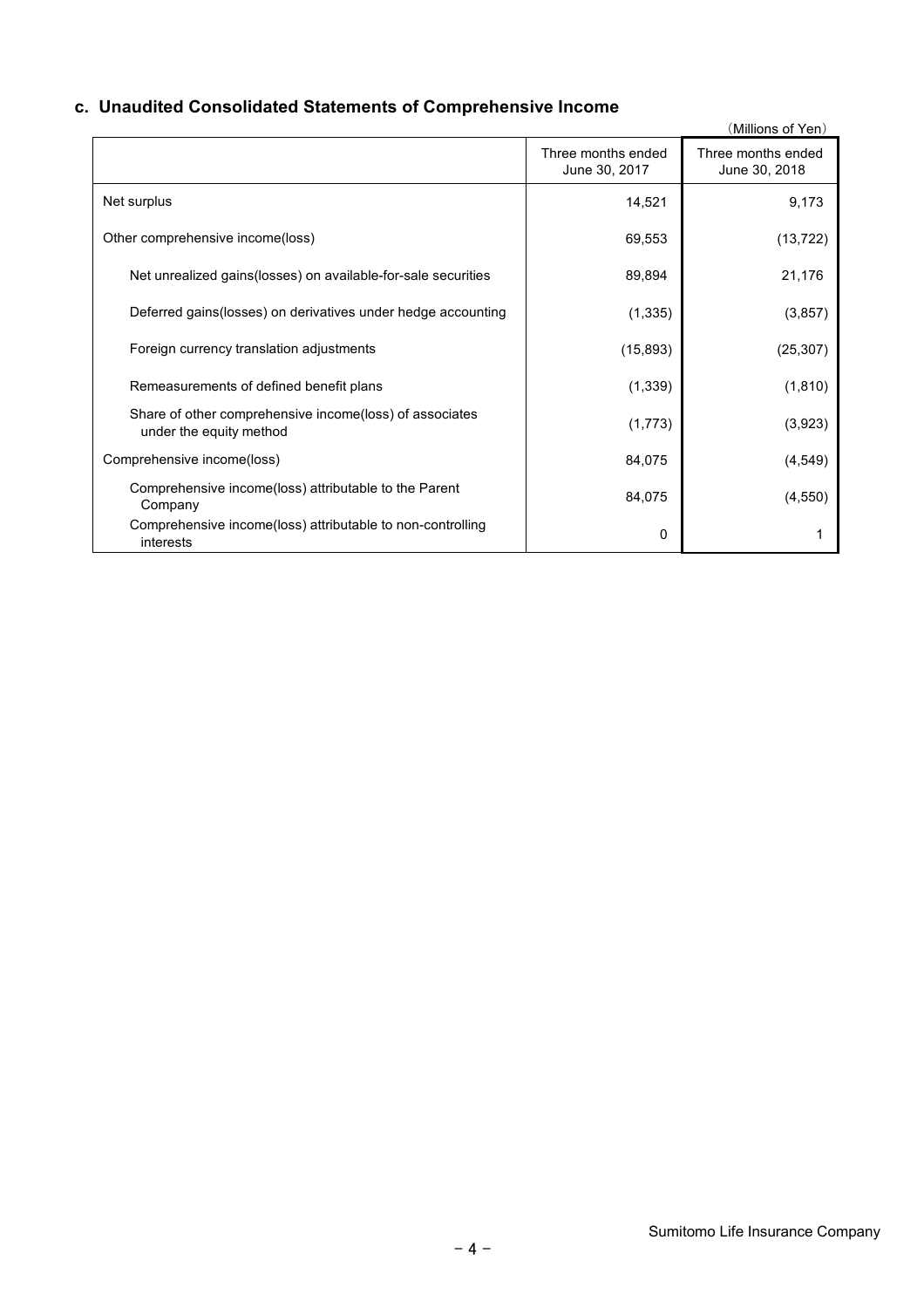# **Notes to the Unaudited Consolidated Financial Statements**

# **Policies of Presenting the Unaudited Consolidated Financial Statements for the Three Months Ended June 30, 2018**

### 1. Consolidated subsidiaries

The number of consolidated subsidiaries was 24 as of June 30, 2018. Two subsidiaries of Symetra Financial Corporation were included in the scope of the consolidation as a result of newly establishments from the period ended June 30, 2018.

### 2. Affiliates

The number of affiliates accounted for by the equity method was 8 as of June 30, 2018. Two subsidiaries of Baoviet Holdings were excluded from affiliates accounted for by the equity method as those companies were excluded from affiliates from the period ended June 30, 2018.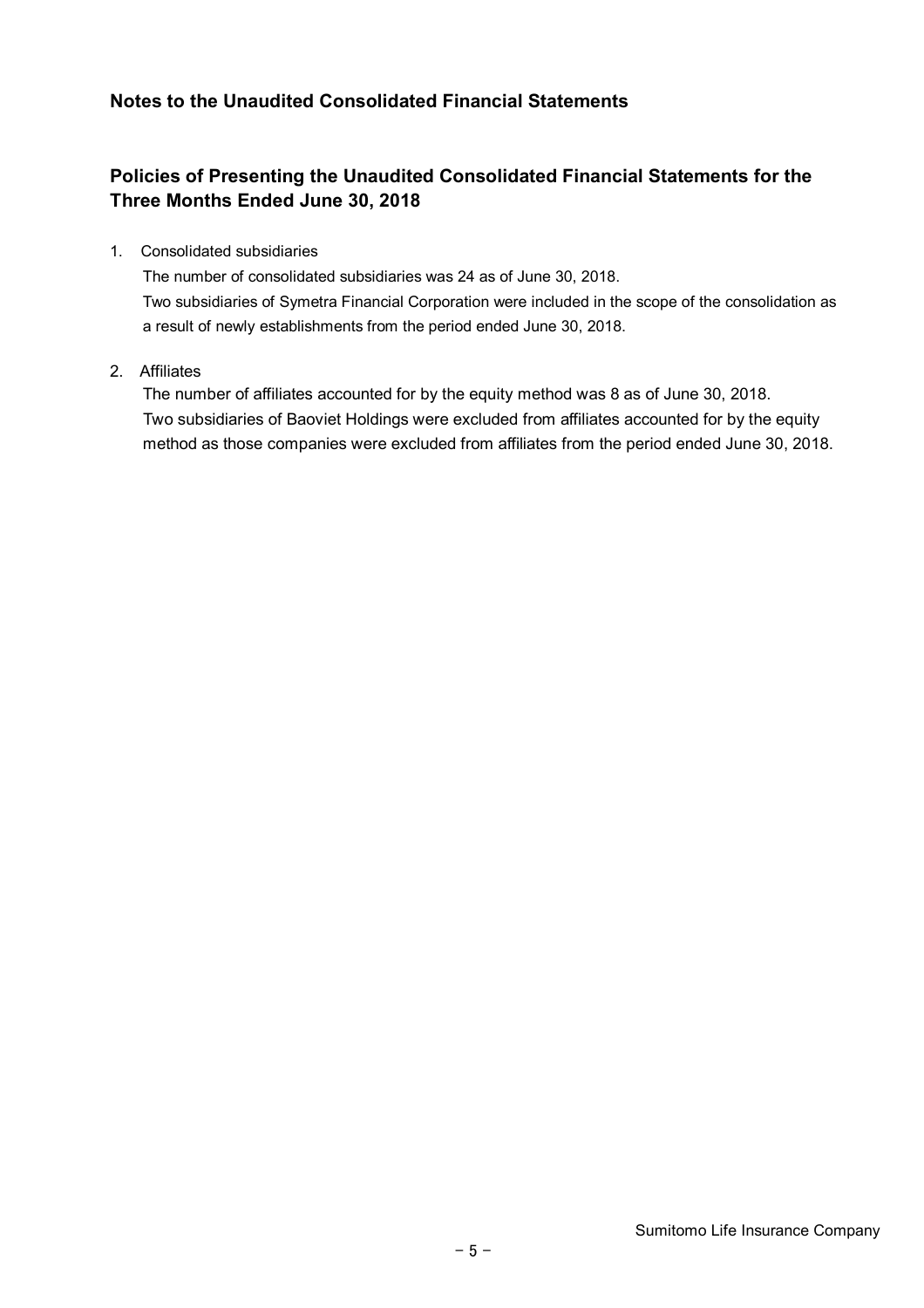# **Notes to the Unaudited Consolidated Balance Sheet as of June 30, 2018**

- 1. SUMITOMO LIFE INSURANCE COMPANY ("the Company")'s assets and liabilities denominated in foreign currencies, except for investments in unconsolidated subsidiaries and affiliates, are translated into Japanese yen at the exchange rate on the balance sheet date. Investments in unconsolidated subsidiaries and affiliates are translated into Japanese yen at the exchange rates on the dates of acquisition.
- 2. As the proposed appropriations of surplus of the Company for the fiscal year ended March 31, 2018 were approved at the annual meeting of the representatives of policyholders held on July 3, 2018, the consolidated balance sheet as of June 30, 2018 is based on the approval.
- 3. Securities loaned under security lending agreements amounted to ¥2,847,051 million as of June 30, 2018.

|                                                      | Millions of Yen |
|------------------------------------------------------|-----------------|
| At the beginning of the period                       | 235,548         |
| Transfer from surplus in the previous fiscal year    | 52,804          |
| Dividend payments to policyholders during the period | (19, 204)       |
| Interest accrued during the period                   | 8               |
| At the end of the period                             | 269,156         |

4. Changes in policyholders' dividend reserves for the period ended June 30, 2018 were as follows:

5. The Company redeemed ¥50,000 million of foundation funds and transferred the same amount of reserve for fund redemption to reserve for redemption of foundation funds as prescribed in Article 56 of the Insurance Business Act as of August 3, 2018.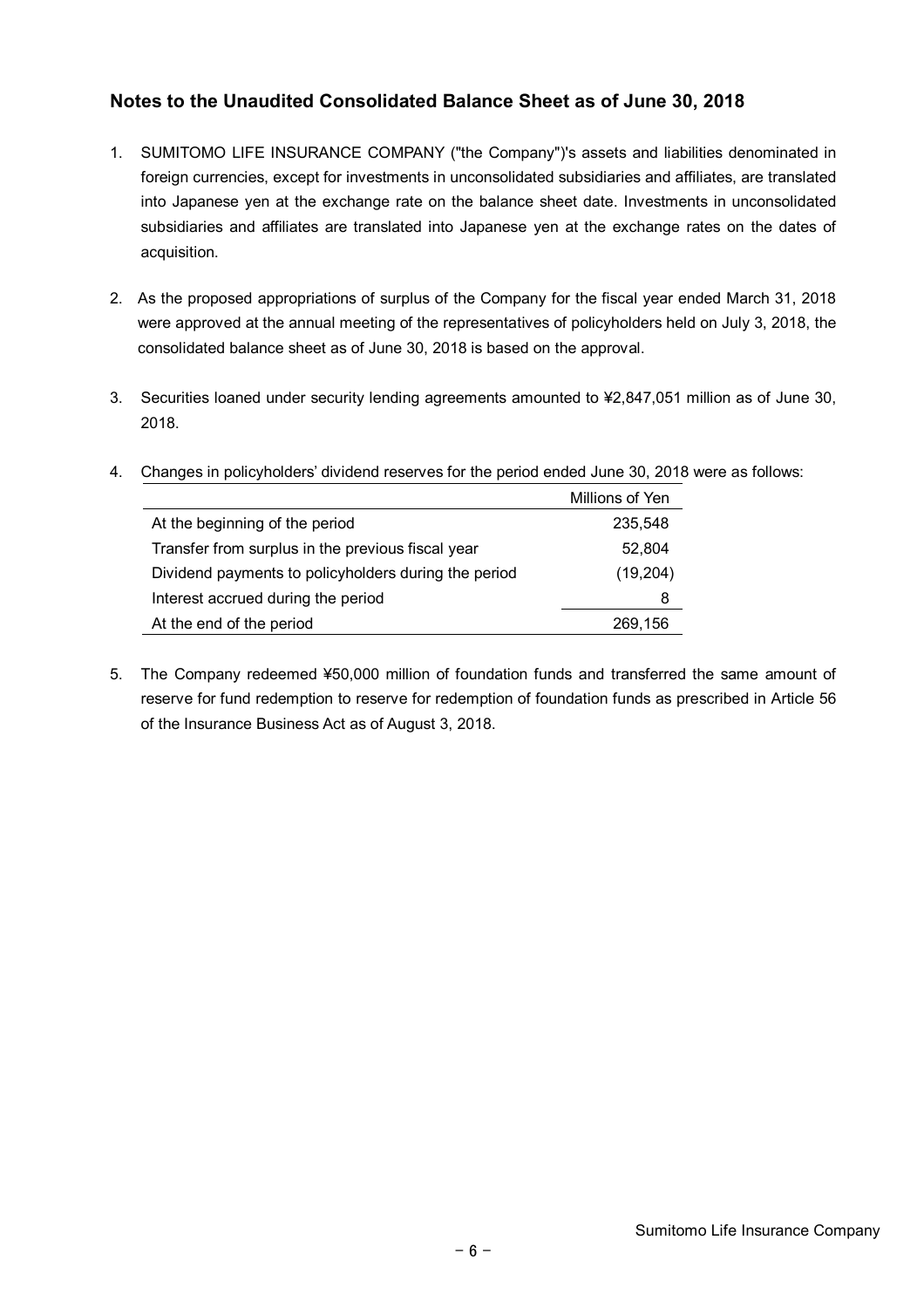# **Notes to the Unaudited Consolidated Statement of Income for the Three Months Ended June 30, 2018**

1. The amount of depreciation of tangible fixed assets, including real estates for investments, was ¥9,728 million and the amount of amortization of goodwill was ¥861 million for the period ended June 30, 2018.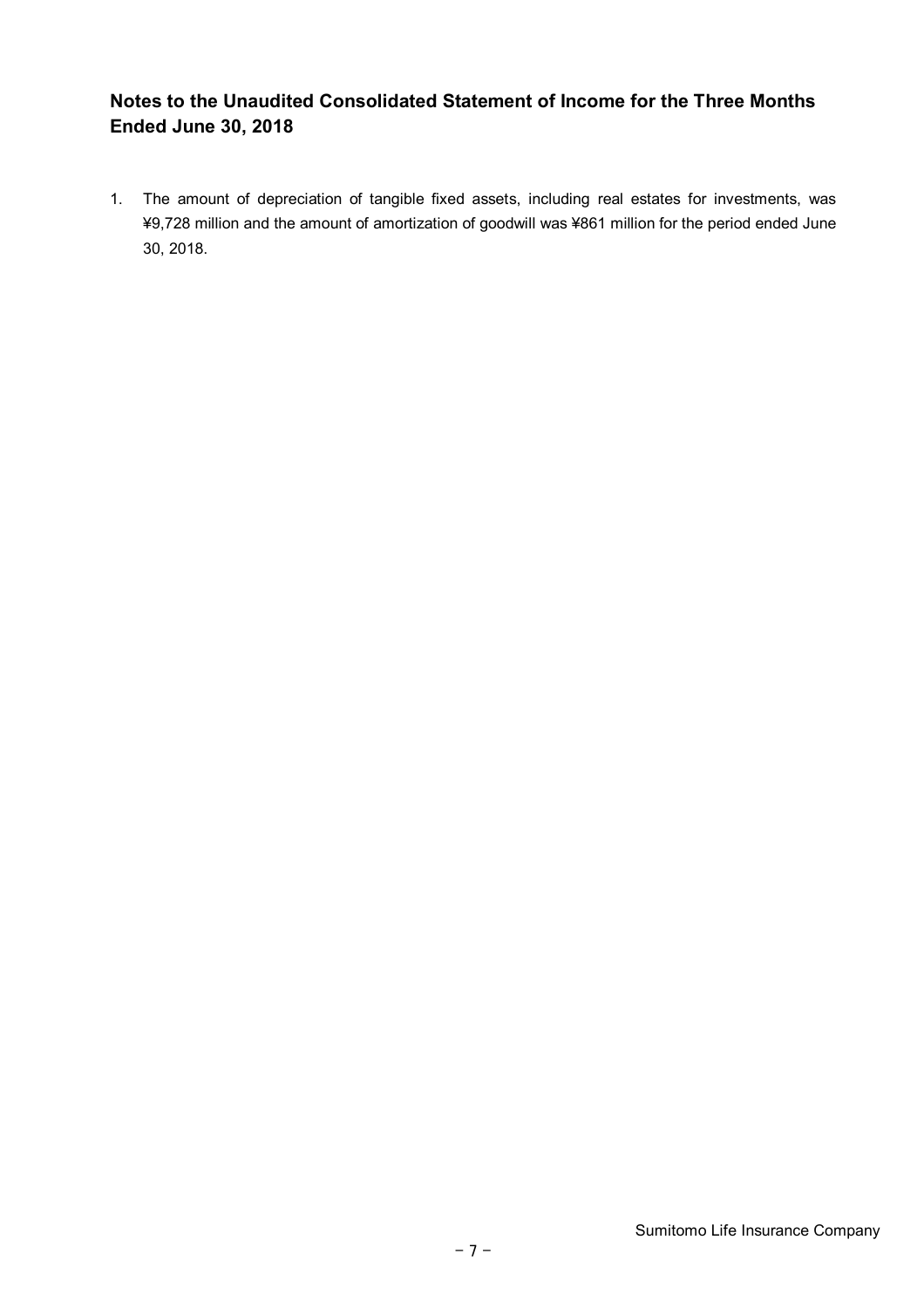### **2. Solvency Margin Ratio on a Consolidated Basis**

|                                                                                                                                                                                                                                                                       |                      | (Millions of Yen)   |
|-----------------------------------------------------------------------------------------------------------------------------------------------------------------------------------------------------------------------------------------------------------------------|----------------------|---------------------|
|                                                                                                                                                                                                                                                                       | As of March 31, 2018 | As of June 30, 2018 |
| Solvency margin gross amount<br>(A)                                                                                                                                                                                                                                   | 3,962,535            | 4,025,601           |
| Foundation funds and others                                                                                                                                                                                                                                           | 591,238              | 610,221             |
| Reserve for price fluctuation                                                                                                                                                                                                                                         | 657,060              | 687,665             |
| Contingency reserve                                                                                                                                                                                                                                                   | 351,157              | 351,099             |
| Unusual contingency reserve                                                                                                                                                                                                                                           |                      |                     |
| General allowance for possible loan losses                                                                                                                                                                                                                            | 831                  | 721                 |
| (Net unrealized gains (losses) on available-for-sale securities (before<br>income tax effect adjustments) and deferred gains (losses) on<br>derivatives under hedge accounting (before income tax effect<br>adjustments)) $\times$ 90% (Multiplied by 100% if losses) | 1,037,714            | 1,050,505           |
| Net unrealized gains on real estate $\times$ 85%<br>(Multiplied by 100% if losses)                                                                                                                                                                                    | 48,808               | 48,701              |
| Total amount of unrecognized actuarial gains (losses) and<br>unrecognized past service costs                                                                                                                                                                          | 54,709               | 52,198              |
| Excess of continued Zillmerized reserve                                                                                                                                                                                                                               | 722,113              | 724,583             |
| Qualifying subordinated debt                                                                                                                                                                                                                                          | 499,924              | 499,924             |
| Excess of continued Zillmerized reserve and qualifying subordinated<br>debt not included in margin calculation                                                                                                                                                        |                      |                     |
| Deduction clause                                                                                                                                                                                                                                                      | (70, 399)            | (69, 233)           |
| <b>Others</b>                                                                                                                                                                                                                                                         | 69,376               | 69,213              |
| Total amount of risk<br>(B)<br>$\sqrt{(R_1^2+R_5^2+R_8+R_9)^2+(R_2+R_3+R_7)^2+R_4+R_6)}$                                                                                                                                                                              | 898,743              | 925,337             |
| $R_1$<br>Insurance risk                                                                                                                                                                                                                                               | 96,858               | 95,410              |
| General insurance risk<br>$R_5$                                                                                                                                                                                                                                       |                      |                     |
| $R_6$<br>Large disaster risk                                                                                                                                                                                                                                          |                      |                     |
| Third-sector insurance risk<br>$R_8$                                                                                                                                                                                                                                  | 72,278               | 72,550              |
| Insurance risk of small-amount, short-term insurer<br>R <sub>9</sub>                                                                                                                                                                                                  |                      |                     |
| Risk of assumed yield<br>$R_2$                                                                                                                                                                                                                                        | 200,497              | 199,423             |
| $R_7^{\overline{\mathcal{K}}}$<br>Minimum guarantee risk                                                                                                                                                                                                              | 4,941                | 4,686               |
| Investment risk<br>$R_3$                                                                                                                                                                                                                                              | 656,245              | 684,361             |
| Operational risk<br>$R_4$                                                                                                                                                                                                                                             | 20,616               | 21,128              |
| Solvency margin ratio<br>(A)<br>$\longrightarrow$ ×100<br>$(1/2)$ × (B)                                                                                                                                                                                               | 881.7%               | 870.0%              |

※ The standard method is used for the calculation of the amount equivalent to minimum guarantee risk.

Note: The amounts and figures in the table above are calculated based on Article 130 of the Insurance Business Act, Article 86-2 and Article 88 of the Ordinance for Enforcement of the Insurance Business Act and Financial Services Agency Public Notice No.23 of 2011.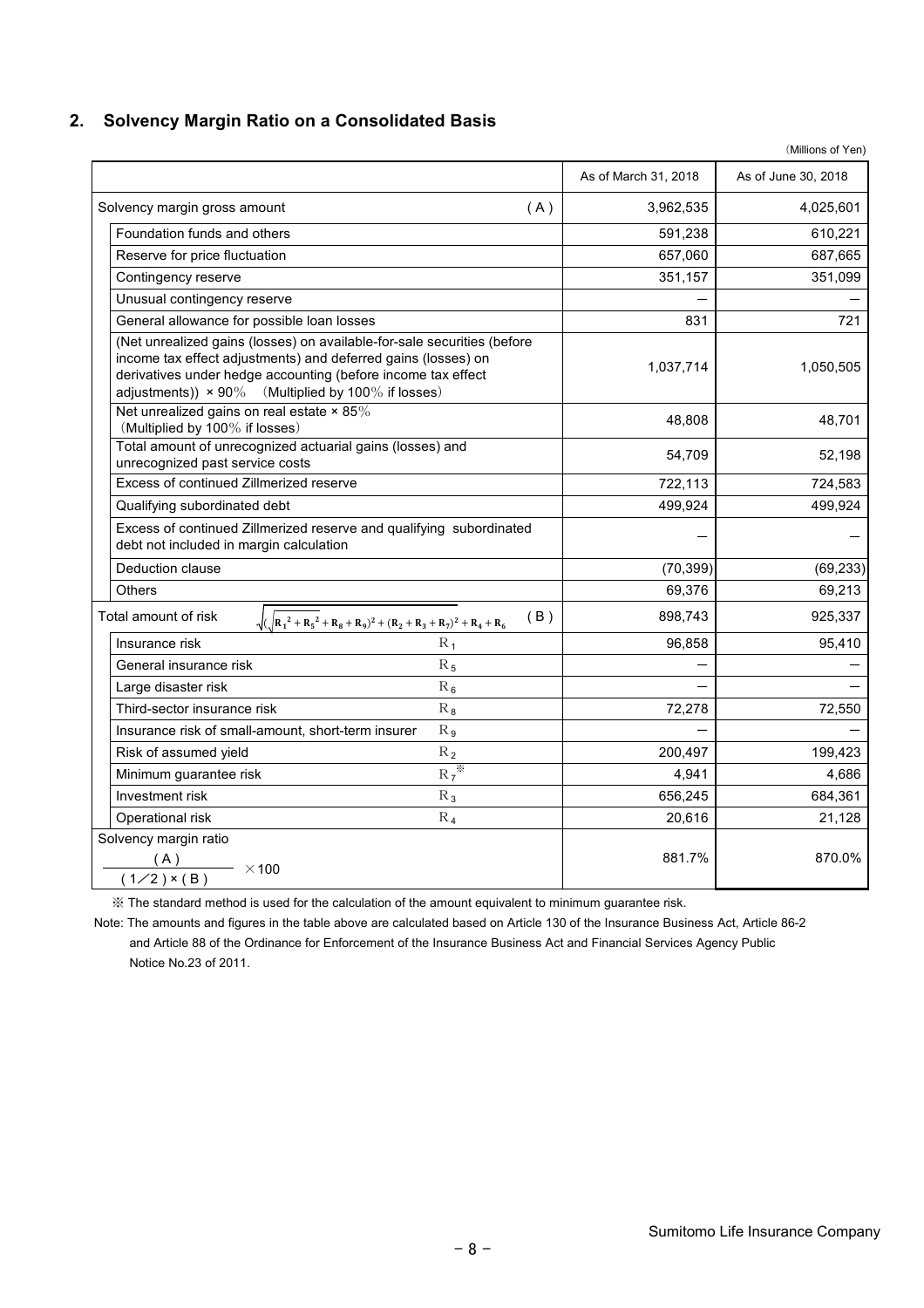# **3. Non-Consolidated Financial Information** (**General Account**)

|                                     |                      |            |                     | (Millions of Yen, %) |
|-------------------------------------|----------------------|------------|---------------------|----------------------|
|                                     | As of March 31, 2018 |            | As of June 30, 2018 |                      |
|                                     | Amount               | % of total | Amount              | % of total           |
| Cash, deposits and call loans       | 1,443,490            | 4.7        | 1,722,384           | 5.5                  |
| Monetary claims bought              | 283,252              | 0.9        | 296,515             | 0.9                  |
| Investments in securities           | 24,902,898           | 81.5       | 25,431,890          | 81.5                 |
| Domestic bonds                      | 13,043,393           | 42.7       | 13,116,323          | 42.0                 |
| Domestic stocks                     | 1,933,967            | 6.3        | 2,024,346           | 6.5                  |
| Foreign securities                  | 9,864,763            | 32.3       | 10,165,743          | 32.6                 |
| Foreign bonds                       | 8,800,982            | 28.8       | 9,064,309           | 29.0                 |
| Other foreign securities            | 1,063,780            | 3.5        | 1,101,433           | 3.5                  |
| Other securities                    | 60,773               | 0.2        | 125,476             | 0.4                  |
| Loans                               | 2,781,305            | 9.1        | 2,737,683           | 8.8                  |
| Policy loans                        | 294,742              | 1.0        | 292,807             | 0.9                  |
| Industrial and consumer loans       | 2,486,563            | 8.1        | 2,444,875           | 7.8                  |
| Real estate                         | 571,641              | 1.9        | 569,525             | 1.8                  |
| Investment property                 | 388,745              | 1.3        | 387,507             | 1.2                  |
| Deferred tax assets                 | 154,714              | 0.5        | 135,889             | 0.4                  |
| Other assets                        | 425,958              | 1.4        | 330,002             | 1.1                  |
| Allowance for possible loan losses  | (921)                | (0.0)      | (835)               | (0.0)                |
| Total                               | 30,562,340           | 100.0      | 31,223,054          | 100.0                |
| Foreign currency denominated assets | 9,252,661            | 30.3       | 9,649,555           | 30.9                 |

### **a. Overall Composition of Investments**

Note: Real estate is recorded as the sum total of land, buildings and construction in progress.